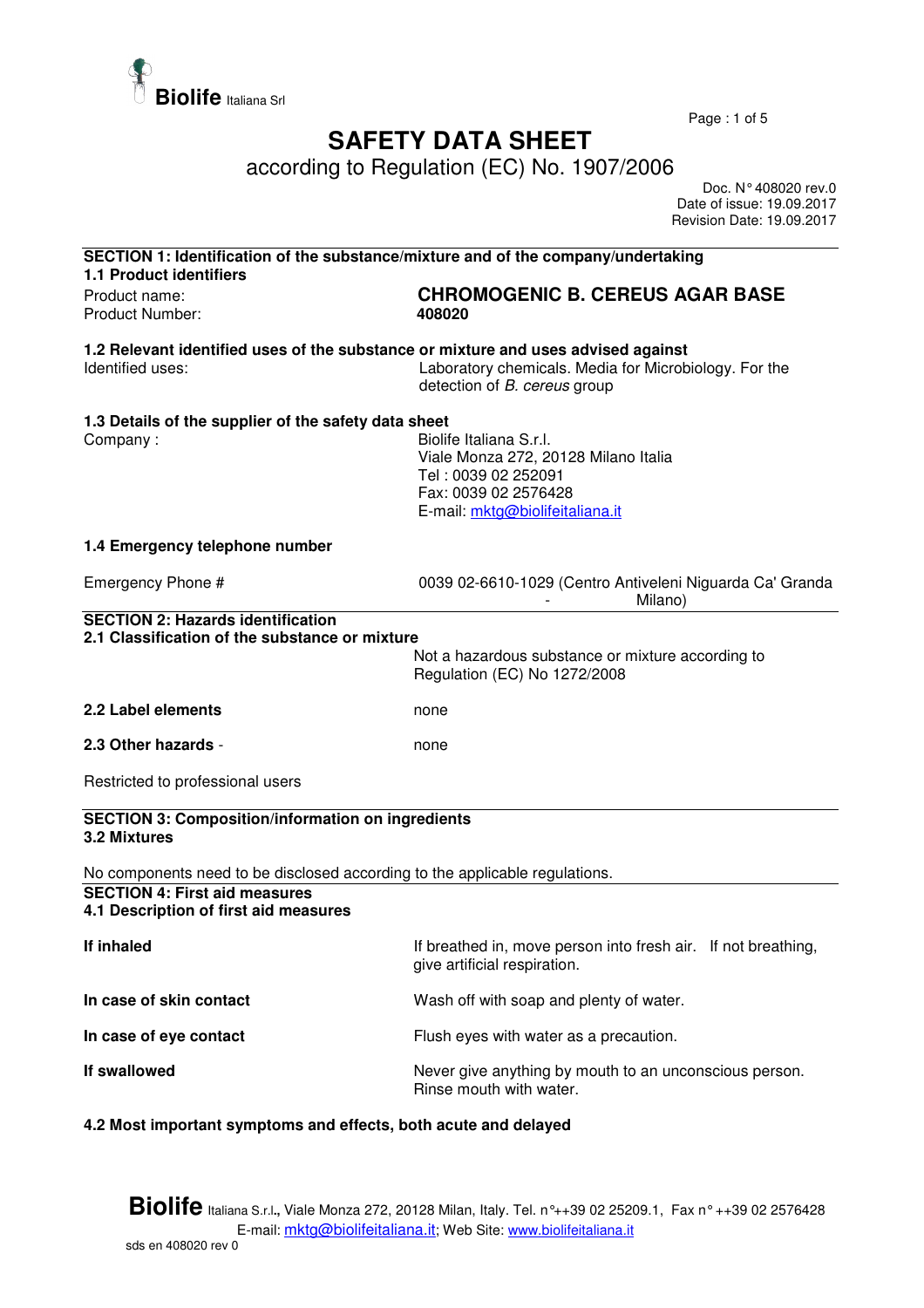

 Page : 2 of 5 The most important known symptoms and effects are described in the labelling (see section 2.2) and/or in section 11

**4.3 Indication of any immediate medical attention and special treatment needed** 

no data available

| <b>SECTION 5: Fire fighting measures</b><br>5.1 Extinguishing media                                                                      |                                                                                                                                                                |  |
|------------------------------------------------------------------------------------------------------------------------------------------|----------------------------------------------------------------------------------------------------------------------------------------------------------------|--|
| Suitable extinguishing media                                                                                                             | Use water spray, alcohol-resistant foam, dry chemical or<br>carbon dioxide.                                                                                    |  |
| 5.2 Special hazards arising from the substance or mixture<br>Carbon oxides, Hydrogen chloride gas, Sodium oxides                         |                                                                                                                                                                |  |
|                                                                                                                                          |                                                                                                                                                                |  |
| 5.3 Advice for fire-fighters                                                                                                             | Wear self contained breathing apparatus for fire fighting if<br>necessary.                                                                                     |  |
| <b>5.4 Further information</b>                                                                                                           | no data available                                                                                                                                              |  |
| <b>SECTION 6: Accidental release measures</b>                                                                                            |                                                                                                                                                                |  |
| 6.1 Personal precautions, protective equipment and emergency procedures                                                                  | Avoid dust formation. Avoid breathing vapours, mist or gas.<br>For personal protection see section 8.                                                          |  |
| <b>6.2 Environmental precautions</b>                                                                                                     | Do not let product enter drains.                                                                                                                               |  |
| 6.3 Methods and materials for containment and cleaning up                                                                                |                                                                                                                                                                |  |
|                                                                                                                                          | Sweep up and shovel. Keep in suitable, closed containers for<br>disposal.                                                                                      |  |
| 6.4 Reference to other sections                                                                                                          | For disposal see section 13.                                                                                                                                   |  |
| <b>SECTION 7: Handling and storage</b>                                                                                                   |                                                                                                                                                                |  |
| 7.1 Precautions for safe handling                                                                                                        | Provide appropriate exhaust ventilation at places where dust<br>is formed. Normal measures for preventive fire protection.<br>For precautions see section 2.2. |  |
| 7.2 Conditions for safe storage, including any incompatibilities                                                                         |                                                                                                                                                                |  |
|                                                                                                                                          | Keep container tightly closed in a dry and well-ventilated<br>place. Store in cool place. Hygroscopic.                                                         |  |
| 7.3 Specific end use(s)                                                                                                                  | Apart from the uses mentioned in section 1.2 no other<br>specific uses are stipulated                                                                          |  |
|                                                                                                                                          |                                                                                                                                                                |  |
| <b>SECTION 8: Exposure controls/personal protection</b><br>8.1 Control parameters<br><b>Components with workplace control parameters</b> |                                                                                                                                                                |  |
|                                                                                                                                          | It doesn't contain substances with occupational exposure<br>limit value.                                                                                       |  |
| <b>8.2 Exposure controls</b><br>Appropriate engineering controls                                                                         | General industrial hygiene practice.                                                                                                                           |  |
| Personal protective equipment                                                                                                            |                                                                                                                                                                |  |
| <b>Eye/face protection</b>                                                                                                               | Use equipment for eye protection tested and approved under<br>appropriate government standards such as NIOSH (US) or<br>EN 166(EU).                            |  |
| .                                                                                                                                        |                                                                                                                                                                |  |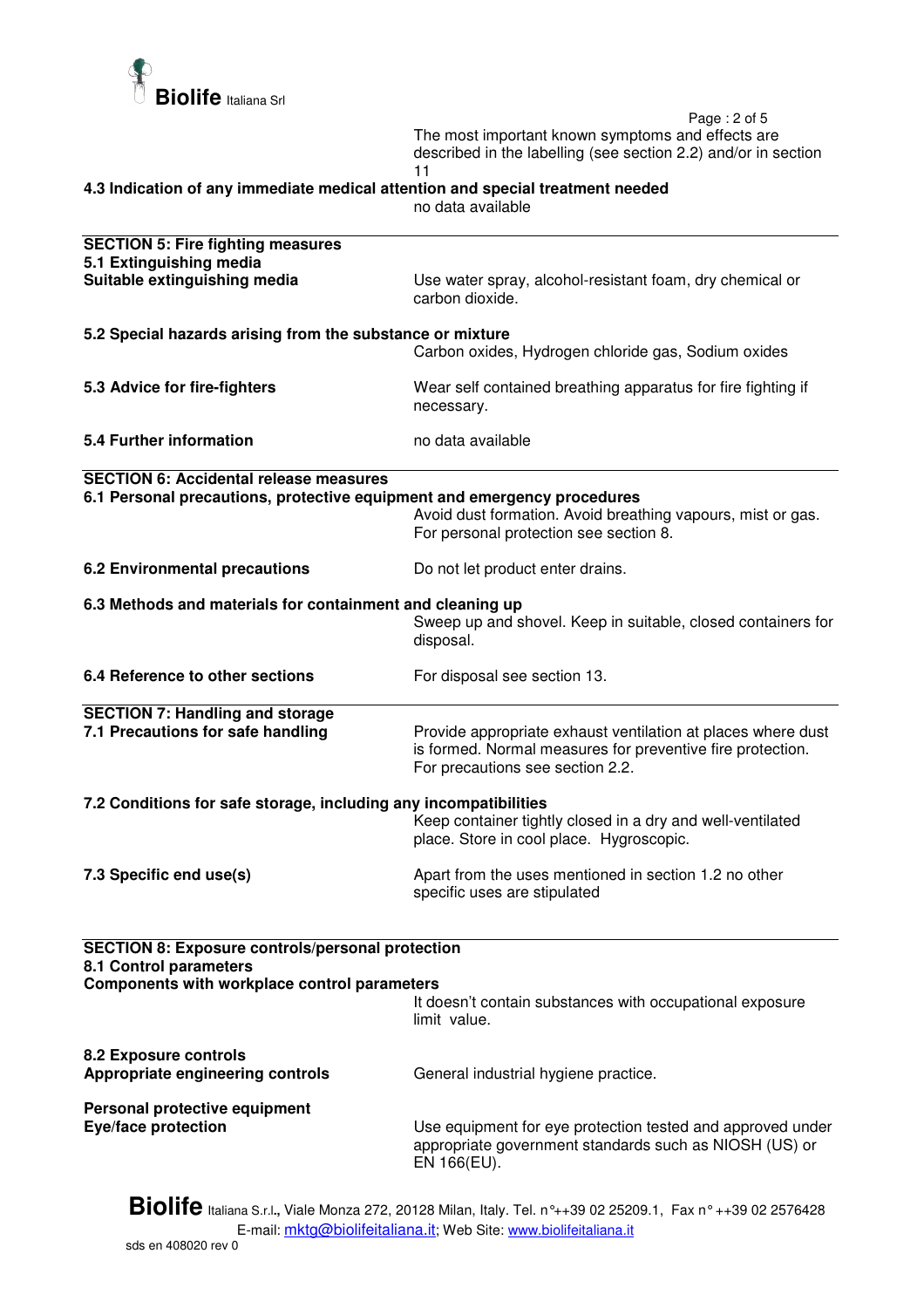

Page : 3 of 5

| <b>Skin protection</b>                   | Handle with gloves. Gloves must be inspected prior to use.<br>Use proper glove removal technique (without touching<br>glove's outer surface) to avoid skin contact with this product.<br>Dispose of contaminated gloves after use in accordance with<br>applicable laws and good laboratory practices.<br>Wash and dry hands.<br>The selected protective gloves have to satisfy the<br>specifications of EU Directive 89/686/EEC and the standard<br>EN 374 derived from it. |
|------------------------------------------|------------------------------------------------------------------------------------------------------------------------------------------------------------------------------------------------------------------------------------------------------------------------------------------------------------------------------------------------------------------------------------------------------------------------------------------------------------------------------|
| <b>Body Protection</b>                   | Choose body protection in relation to its type, to the<br>concentration and amount of dangerous substances, and to<br>the specific work-place. The type of protective equipment<br>must be selected according to the concentration and amount<br>of the dangerous substance at the specific workplace.                                                                                                                                                                       |
| <b>Respiratory protection</b>            | Respiratory protection is not required. Where protection from<br>nuisance levels of dusts are desired, use type N95 (US) or<br>type P1 (EN 143) dust masks. Use respirators and<br>components tested and approved under appropriate<br>government standards such as NIOSH (US) or CEN (EU).                                                                                                                                                                                  |
| <b>Control of environmental exposure</b> | Do not let product enter drains.                                                                                                                                                                                                                                                                                                                                                                                                                                             |

| a) Appearance Form:<br>powder<br>Colour:<br>no data available<br>b) Odour<br>no data available<br>c) Odour Threshold<br>no data available<br>no data available<br>d) pH<br>e) Melting point/freezing<br>no data available<br>point<br>f) Initial boiling point and<br>boiling range<br>no data available<br>g) Flash point<br>no data available<br>h) Evaporation rate<br>no data available<br>i) Flammability (solid, gas)<br>no data available<br>j) Upper/lower<br>flammability or<br>explosive limits<br>no data available<br>k) Vapour pressure<br>no data available<br>I) Vapour density<br>no data available<br>m) Relative density<br>no data available<br>n) Water solubility<br>no data available<br>o) Partition coefficient: n-octanol/<br>no data available<br>water<br>p) Auto-ignition temperature<br>no data available<br>q) Decomposition temperature<br>no data available<br>r) Viscosity<br>no data available<br>s) Explosive properties<br>no data available<br>t) Oxidizing properties<br>no data available | <b>SECTION 9: Physical and chemical properties</b><br>9.1 Information on basic physical and chemical properties |  |  |
|----------------------------------------------------------------------------------------------------------------------------------------------------------------------------------------------------------------------------------------------------------------------------------------------------------------------------------------------------------------------------------------------------------------------------------------------------------------------------------------------------------------------------------------------------------------------------------------------------------------------------------------------------------------------------------------------------------------------------------------------------------------------------------------------------------------------------------------------------------------------------------------------------------------------------------------------------------------------------------------------------------------------------------|-----------------------------------------------------------------------------------------------------------------|--|--|
|                                                                                                                                                                                                                                                                                                                                                                                                                                                                                                                                                                                                                                                                                                                                                                                                                                                                                                                                                                                                                                  |                                                                                                                 |  |  |
|                                                                                                                                                                                                                                                                                                                                                                                                                                                                                                                                                                                                                                                                                                                                                                                                                                                                                                                                                                                                                                  |                                                                                                                 |  |  |
|                                                                                                                                                                                                                                                                                                                                                                                                                                                                                                                                                                                                                                                                                                                                                                                                                                                                                                                                                                                                                                  |                                                                                                                 |  |  |
|                                                                                                                                                                                                                                                                                                                                                                                                                                                                                                                                                                                                                                                                                                                                                                                                                                                                                                                                                                                                                                  |                                                                                                                 |  |  |
|                                                                                                                                                                                                                                                                                                                                                                                                                                                                                                                                                                                                                                                                                                                                                                                                                                                                                                                                                                                                                                  |                                                                                                                 |  |  |
|                                                                                                                                                                                                                                                                                                                                                                                                                                                                                                                                                                                                                                                                                                                                                                                                                                                                                                                                                                                                                                  |                                                                                                                 |  |  |
|                                                                                                                                                                                                                                                                                                                                                                                                                                                                                                                                                                                                                                                                                                                                                                                                                                                                                                                                                                                                                                  |                                                                                                                 |  |  |
|                                                                                                                                                                                                                                                                                                                                                                                                                                                                                                                                                                                                                                                                                                                                                                                                                                                                                                                                                                                                                                  |                                                                                                                 |  |  |
|                                                                                                                                                                                                                                                                                                                                                                                                                                                                                                                                                                                                                                                                                                                                                                                                                                                                                                                                                                                                                                  |                                                                                                                 |  |  |
|                                                                                                                                                                                                                                                                                                                                                                                                                                                                                                                                                                                                                                                                                                                                                                                                                                                                                                                                                                                                                                  |                                                                                                                 |  |  |
|                                                                                                                                                                                                                                                                                                                                                                                                                                                                                                                                                                                                                                                                                                                                                                                                                                                                                                                                                                                                                                  |                                                                                                                 |  |  |
|                                                                                                                                                                                                                                                                                                                                                                                                                                                                                                                                                                                                                                                                                                                                                                                                                                                                                                                                                                                                                                  |                                                                                                                 |  |  |
|                                                                                                                                                                                                                                                                                                                                                                                                                                                                                                                                                                                                                                                                                                                                                                                                                                                                                                                                                                                                                                  |                                                                                                                 |  |  |
|                                                                                                                                                                                                                                                                                                                                                                                                                                                                                                                                                                                                                                                                                                                                                                                                                                                                                                                                                                                                                                  |                                                                                                                 |  |  |
|                                                                                                                                                                                                                                                                                                                                                                                                                                                                                                                                                                                                                                                                                                                                                                                                                                                                                                                                                                                                                                  |                                                                                                                 |  |  |
|                                                                                                                                                                                                                                                                                                                                                                                                                                                                                                                                                                                                                                                                                                                                                                                                                                                                                                                                                                                                                                  |                                                                                                                 |  |  |
|                                                                                                                                                                                                                                                                                                                                                                                                                                                                                                                                                                                                                                                                                                                                                                                                                                                                                                                                                                                                                                  |                                                                                                                 |  |  |
|                                                                                                                                                                                                                                                                                                                                                                                                                                                                                                                                                                                                                                                                                                                                                                                                                                                                                                                                                                                                                                  |                                                                                                                 |  |  |
|                                                                                                                                                                                                                                                                                                                                                                                                                                                                                                                                                                                                                                                                                                                                                                                                                                                                                                                                                                                                                                  |                                                                                                                 |  |  |
|                                                                                                                                                                                                                                                                                                                                                                                                                                                                                                                                                                                                                                                                                                                                                                                                                                                                                                                                                                                                                                  |                                                                                                                 |  |  |
|                                                                                                                                                                                                                                                                                                                                                                                                                                                                                                                                                                                                                                                                                                                                                                                                                                                                                                                                                                                                                                  |                                                                                                                 |  |  |
|                                                                                                                                                                                                                                                                                                                                                                                                                                                                                                                                                                                                                                                                                                                                                                                                                                                                                                                                                                                                                                  |                                                                                                                 |  |  |
|                                                                                                                                                                                                                                                                                                                                                                                                                                                                                                                                                                                                                                                                                                                                                                                                                                                                                                                                                                                                                                  |                                                                                                                 |  |  |
|                                                                                                                                                                                                                                                                                                                                                                                                                                                                                                                                                                                                                                                                                                                                                                                                                                                                                                                                                                                                                                  |                                                                                                                 |  |  |
|                                                                                                                                                                                                                                                                                                                                                                                                                                                                                                                                                                                                                                                                                                                                                                                                                                                                                                                                                                                                                                  |                                                                                                                 |  |  |
|                                                                                                                                                                                                                                                                                                                                                                                                                                                                                                                                                                                                                                                                                                                                                                                                                                                                                                                                                                                                                                  |                                                                                                                 |  |  |
| no data available<br>9.2 Other safety information                                                                                                                                                                                                                                                                                                                                                                                                                                                                                                                                                                                                                                                                                                                                                                                                                                                                                                                                                                                |                                                                                                                 |  |  |

**SECTION 10: Stability and reactivity** 

**10.1 Reactivity** no data available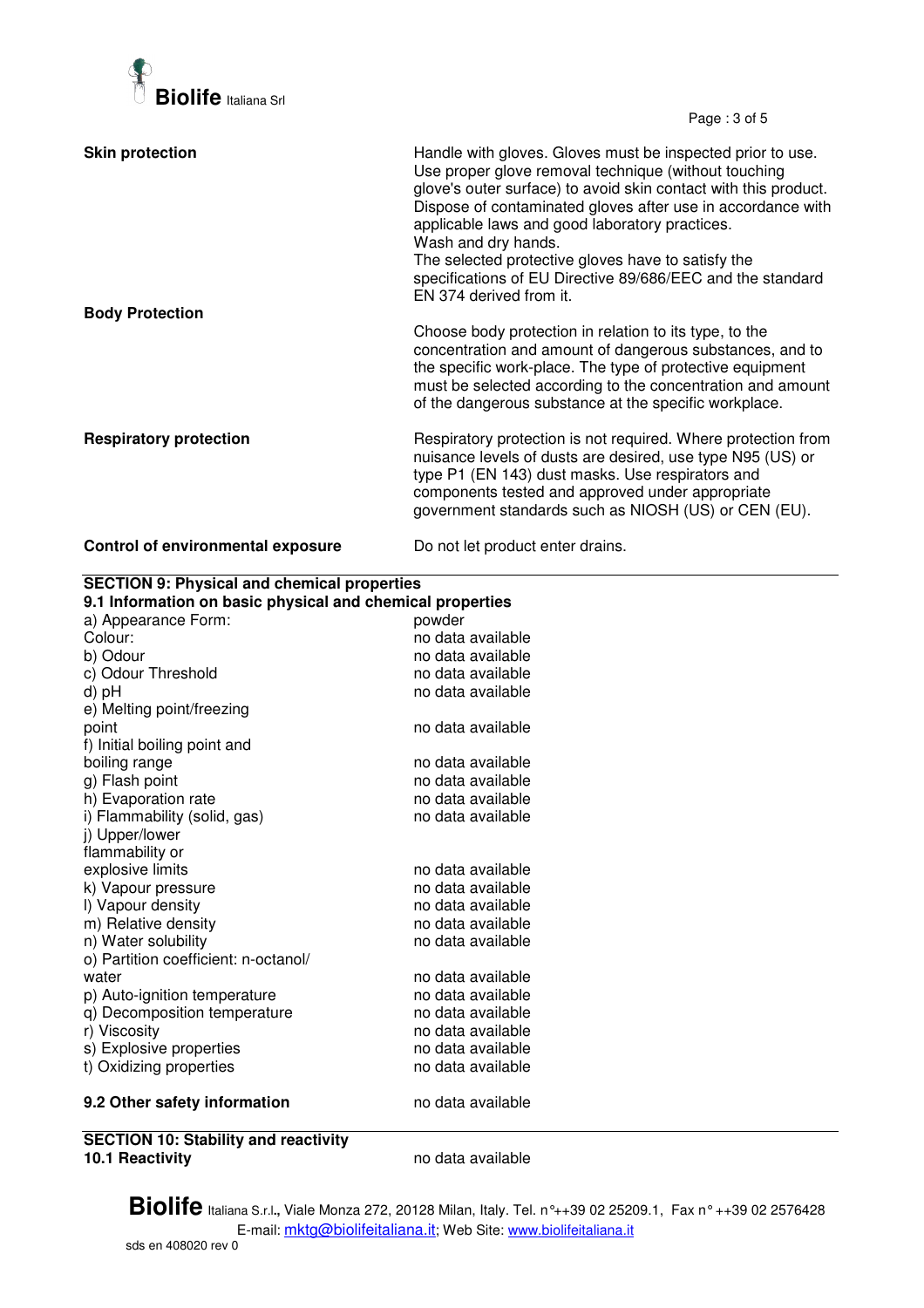

Page  $: 4$  of 5

|                                                                                                                    | ι α <u>υ</u> σ. <del>τ</del> υι υ                                                                                                                                   |
|--------------------------------------------------------------------------------------------------------------------|---------------------------------------------------------------------------------------------------------------------------------------------------------------------|
| <b>10.2 Chemical stability</b>                                                                                     | Stable under recommended storage conditions.                                                                                                                        |
| 10.3 Possibility of hazardous reactions                                                                            | no data available                                                                                                                                                   |
| 10.4 Conditions to avoid                                                                                           | no data available                                                                                                                                                   |
| 10.5 Incompatible materials                                                                                        | Strong oxidizing agents                                                                                                                                             |
| 10.6 Hazardous decomposition products                                                                              | Other decomposition products - no data available In the<br>event of fire: see section 5                                                                             |
| <b>SECTION 11: Toxicological information</b><br>11.1 Information on toxicological effects<br><b>Acute toxicity</b> | no data available                                                                                                                                                   |
| <b>Skin corrosion/irritation</b>                                                                                   | no data available                                                                                                                                                   |
| Serious eye damage/eye irritation                                                                                  | no data available                                                                                                                                                   |
| Respiratory or skin sensitisation                                                                                  | no data available                                                                                                                                                   |
| Germ cell mutagenicity                                                                                             | no data available                                                                                                                                                   |
| Carcinogenicity                                                                                                    | IARC: No component of this product present at levels greater<br>than or equal to 0.1% is identified as probable, possible or<br>confirmed human carcinogen by IARC. |
| <b>Reproductive toxicity</b>                                                                                       | no data available                                                                                                                                                   |
| Specific target organ toxicity - single exposure<br>no data available                                              |                                                                                                                                                                     |
| Specific target organ toxicity - repeated exposure<br>no data available                                            |                                                                                                                                                                     |
| <b>Aspiration hazard</b>                                                                                           | no data available                                                                                                                                                   |
| <b>Additional Information</b><br>thoroughly investigated.                                                          | RTECS: Not available<br>To the best of our knowledge, the chemical, physical, and toxicological properties have not been                                            |
| <b>SECTION 12: Ecological information</b><br>12.1 Toxicity                                                         | no data available                                                                                                                                                   |
| 12.2 Persistence and degradability                                                                                 | no data available                                                                                                                                                   |
| 12.3 Bio accumulative potential                                                                                    | no data available                                                                                                                                                   |
| 12.4 Mobility in soil                                                                                              | no data available                                                                                                                                                   |
| 12.5 Results of PBT and vPvB assessment                                                                            | PBT/vPvB assessment not available as chemical safety<br>assessment not required/not conducted                                                                       |
| 12.6 Other adverse effects                                                                                         | no data available                                                                                                                                                   |

**SECTION 13: Disposal considerations 13.1 Waste treatment methods**